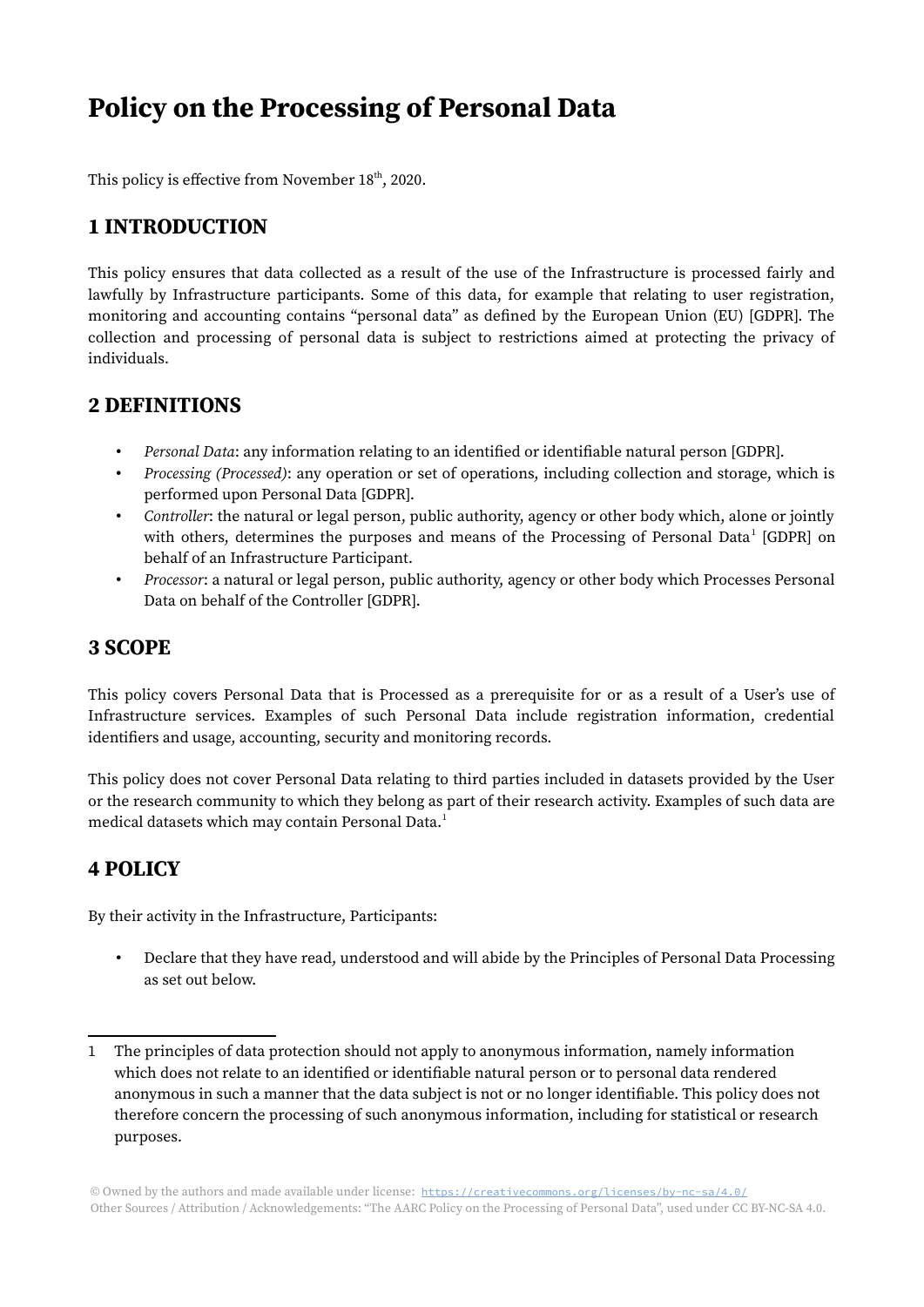• Declare their acknowledgment that failure to abide by these Principles may result in exclusion from the Infrastructure, and that if such failure is thought to be the result of an unlawful act or results in unlawful information disclosure, they may be reported to the relevant legal authorities.

### 5 PRINCIPLES OF PERSONAL DATA PROCESSING

- 1. The User whose Personal Data is being Processed shall be treated fairly and in an open and transparent manner.
- 2. Personal Data of Users (hereinafter "Personal Data") shall be Processed only for those administrative, operational, accounting, monitoring and security purposes that are necessary for the safe and reliable operation of Infrastructure services, without prejudice to the Users' rights under the relevant laws.
- 3. Processing of Personal Data shall be adequate, relevant and not excessive in relation to the purposes for which they are Processed.
- 4. Personal Data shall be accurate and, where necessary, kept up to date. Where Personal Data are found to be inaccurate or incomplete, having regard to the purposes for which they are Processed, they shall be rectified or purged.
- 5. Personal Data Processed for the purposes listed under paragraph 2 above shall not be kept for longer than the period defined in a relevant Infrastructure service policy governing the type of Personal Data record being Processed (e.g. registration, monitoring or accounting).
- 6. Appropriate technical and organisational measures shall be taken against unauthorised disclosure or Processing of Personal Data and against accidental loss or destruction of, or damage to, Personal Data. As a minimum, Infrastructure Participants shall:
	- a. Restrict access to stored Personal Data under their control to appropriate authorised individuals;
	- b. Transmit Personal Data by network or other means in a manner to prevent disclosure to unauthorised individuals;
	- c. Not disclose Personal Data unless in accordance with these Principles of Personal Data Processing;
	- d. Appoint at least one Data Protection Officer (DPO) to which Users or other Infrastructure Participants can report suspected breaches of this policy;
	- e. Respond to suspected breaches of this Policy promptly and effectively and take the appropriate action where a breach is found to have occurred;
	- f. Define periodic audit intervals and procedures to ensure compliance to this Policy and make the results of such audits available to other Infrastructure Participants upon their request.
- 7. Each Infrastructure service interface provided for the User must provide, in a visible and accessible way, a Privacy Policy containing the following elements:
	- a. Name and contact details of the Controller responsible for Processing Personal Data;
	- b. Description of Personal Data being Processed;
	- c. Purpose or purposes of Processing of Personal Data as well as the legal basis for the processing;
	- d. Third party recipients of the personal data, if any; as well as the existence or absence of adequacy appropriate or suitable safeguards in case the recipient is not bound to GDPR.
	- e. Retention period of the Personal Data Processed;
	- f. Explanation of the rights of the Users according to GDPR;
	- g. The contact details of the Controller's DPO to which the User should direct requests in relation to their rights above;
	- h. Reference to this Policy.
- 8. Personal Data may only be transferred to or otherwise shared with individuals or organisations where the recipient: